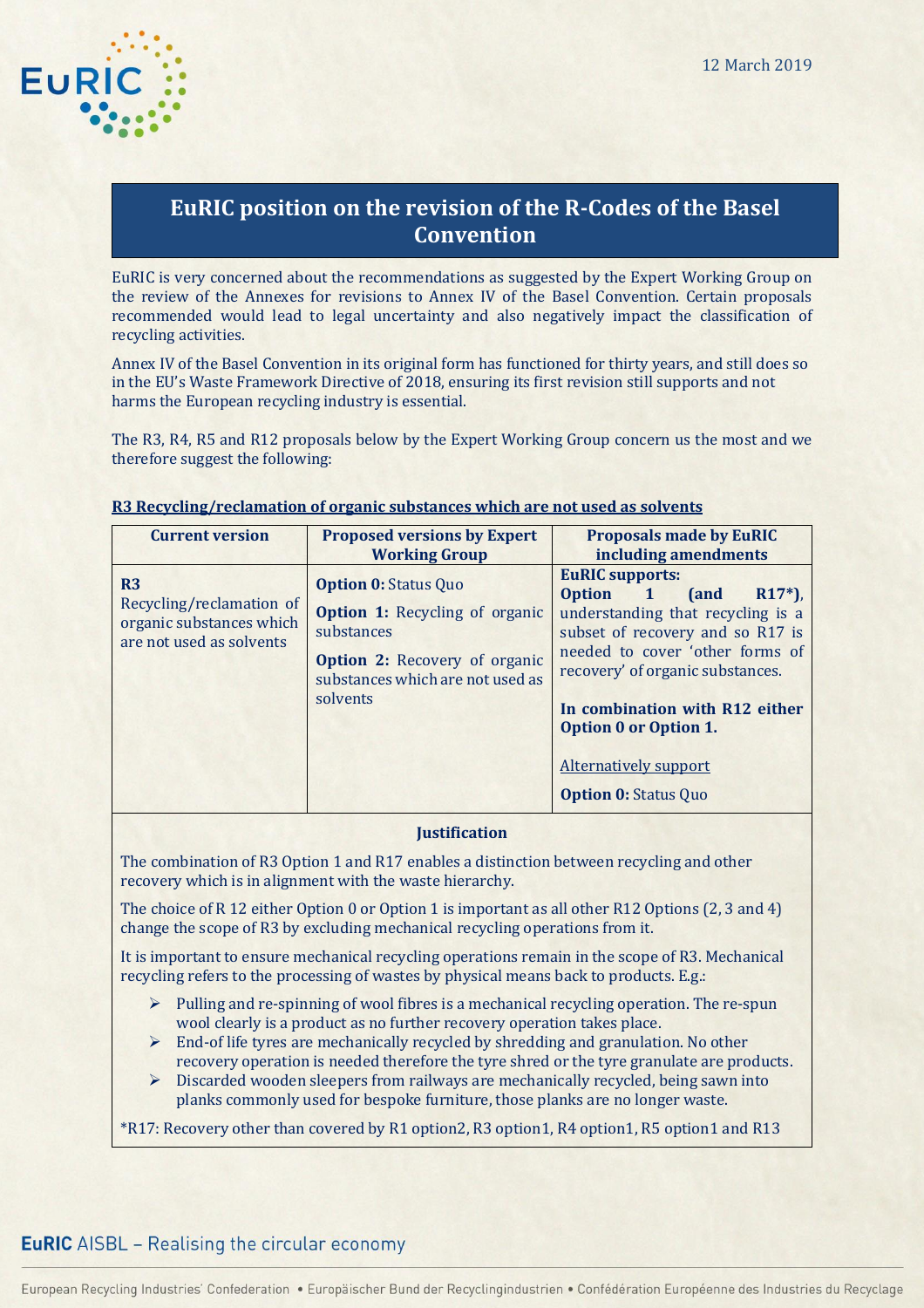

### **R4 Recycling/reclamation of metals and metal compounds**

| <b>Current version</b>                                              | <b>Proposed versions by Expert</b><br><b>Working Group</b>                                                                                                                                                                                                                                                                            | <b>Proposals made by EuRIC</b><br>including amendments                                                                                                                                                                                                                                                                                                                  |
|---------------------------------------------------------------------|---------------------------------------------------------------------------------------------------------------------------------------------------------------------------------------------------------------------------------------------------------------------------------------------------------------------------------------|-------------------------------------------------------------------------------------------------------------------------------------------------------------------------------------------------------------------------------------------------------------------------------------------------------------------------------------------------------------------------|
| <b>R4</b> Recycling/reclamation<br>of metals and metal<br>compounds | <b>Option 0: Status Quo</b><br><b>Option 1: Recycling of metals and</b><br>metal compounds<br><b>Option 2: Recovery of metals and</b><br>metal compounds<br>R4.01: precipitation<br>R4.02: pyrometallurgy<br>R4.03: hydrometallurgy<br>R4.05: unspecified metallurgical<br>processes<br>R4.05: distillation<br>R4.06: decontamination | <b>EuRIC supports:</b><br><b>Option</b><br>$\mathbf{1}$<br><b>and</b><br>$R17*)$ ,<br>understanding that recycling is<br>a subset of recovery and so<br>R17 is needed to cover 'other<br>forms of recovery' of metals<br>and metal compounds.<br>In combination with R12<br>either Option 0 or Option 1.<br><b>Alternatively support</b><br><b>Option 0: Status Quo</b> |
|                                                                     | R4.07: metal casting                                                                                                                                                                                                                                                                                                                  |                                                                                                                                                                                                                                                                                                                                                                         |

### **Justification**

The combination of R4 Option 1 and R17 enables a distinction between recycling and other recovery which is in alignment with the waste hierarchy.

The choice of R 12 either Option 0 or Option 1 is important as all other R12 Options (2, 3 and 4) change the scope of R4 by excluding mechanical recycling operations from it.

Mechanical processing of metal waste is one of the most - if not the most - used recycling operation to reprocess waste into products, materials or substances. Whenever EU-wide criteria for metal waste, such as the criteria for copper scrap, iron, steel and aluminium scrap, are used, mechanically processed metal scrap meeting these criteria legally ceases to be waste under EU law. It is hence important to ensure mechanical recycling operations remain included in the scope of R4.

R4 Option 2 is not acceptable as it excludes mechanical recycling from its pre-defined closed list which is limited to industrial processes used to refine, alloy or cast metals.

Additionally, with subgroups in a closed list, it would be problematic to incorporate new technologies that are currently in development or will be in development in the future. This could lead to an innovation blockage and could consequently harm an effective implementation of a Circular Economy.

\*R17: Recovery other than covered by R1 option2, R3 option1, R4 option1, R5 option1 and R13

| <b>Current Version</b>                                                                      | <b>Proposed versions by Expert</b><br><b>Working Group</b> | <b>Proposals made by EuRIC</b><br>including amendments                                                                        |  |
|---------------------------------------------------------------------------------------------|------------------------------------------------------------|-------------------------------------------------------------------------------------------------------------------------------|--|
| <b>R5</b> Recycling/reclamation of <b>Option 0:</b> Status Quo<br>other inorganic materials | <b>Option 1:</b> Recycling of other<br>inorganic materials | <b>EuRIC supports:</b><br>$R17*)$ ,<br>(and<br>Option 1<br>understanding that recycling is<br>a subset of recovery and so R17 |  |

### **R5 Recycling/reclamation of other inorganic materials**

# **EuRIC** AISBL – Realising the circular economy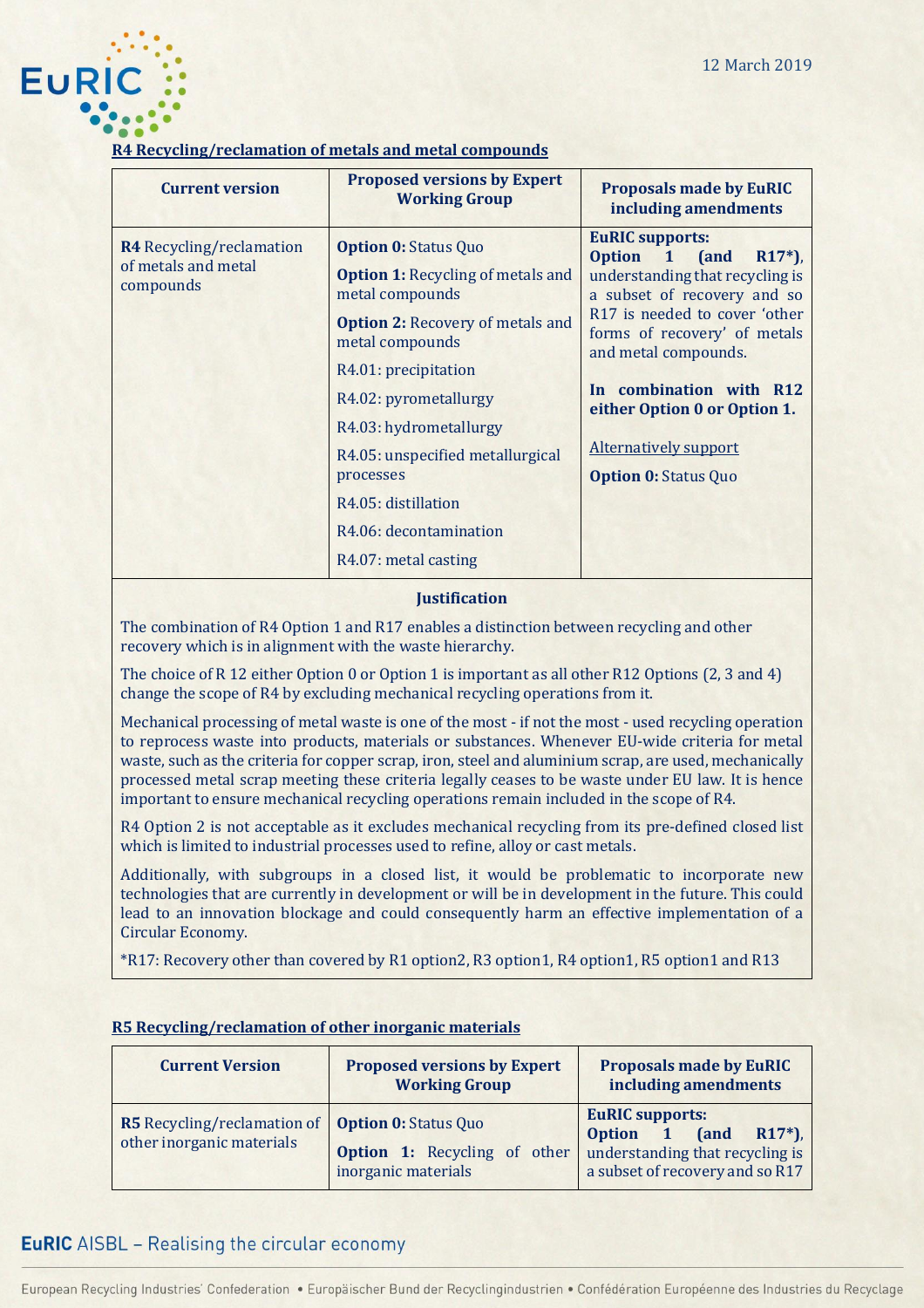

| inorganic materials |  | <b>Option 2:</b> Recovery of other is needed to cover 'other forms<br>of recovery' of other inorganic<br>materials. |
|---------------------|--|---------------------------------------------------------------------------------------------------------------------|
|                     |  | In combination with R12<br>either Option 0 or Option 1.                                                             |
|                     |  | Alternatively support                                                                                               |
|                     |  | <b>Option 0: Status Quo</b>                                                                                         |

### **Justification**

The combination of R5 Option 1 and R17 enables a distinction between recycling and other recovery which is in alignment with the waste hierarchy.

The choice of R 12 either Option 0 or Option 1 is important as all other R12 Options (2, 3 and 4) change the scope of R5 by excluding mechanical recycling operations from it.

It is important to ensure mechanical recycling operations remain in the scope of R5. Mechanical recycling refers to the processing of wastes by physical means back to products. In many instances, waste which has undergone mechanical recycling operations reach end-of-waste status either on the basis of EU-wide Regulations (Council Regulation EU/1179/2012 on glass) or on the basis of detailed criteria set by Member States.

\*R17: Recovery other than covered by R1 option2, R3 option1, R4 option1, R5 option1 and R13

| <b>Current version</b>                                                                                 | <b>Proposed versions by Expert</b><br><b>Working Group</b>                                                                                                                                                                                                                                              | <b>Proposals made by</b><br><b>EuRIC</b>                                                                                                                                                                        |
|--------------------------------------------------------------------------------------------------------|---------------------------------------------------------------------------------------------------------------------------------------------------------------------------------------------------------------------------------------------------------------------------------------------------------|-----------------------------------------------------------------------------------------------------------------------------------------------------------------------------------------------------------------|
| <b>R12</b> Exchange of wastes for<br>submission to any of the<br>operations numbered R1-<br><b>R11</b> | <b>Option 0: Status quo</b><br><b>Option 1:</b> Blending or mixing of wastes<br>prior to submission to any of the<br>operations numbered R1-R11<br><b>Option 2: Mechanical treatment other</b><br>than blending and mixing of wastes<br>prior to submission to any of the<br>operations numbered R1-R11 | <b>EuRIC supports:</b><br><b>Option 1: Blending or</b><br>mixing of wastes prior<br>to submission to any of<br>the operations<br>numbered R1-R11<br><b>Alternatively support</b><br><b>Option 0: Status Quo</b> |
|                                                                                                        | <b>Option 3:</b> Split and replace by 4 new<br>operations<br>R12 Biological treatment prior to<br>submission to any of the operations in<br>section B                                                                                                                                                   |                                                                                                                                                                                                                 |
|                                                                                                        | R12 bis Physical/mechanical treatment<br>(e.g. evaporation, drying),<br>physical/chemical treatment (e.g.<br>solvent extraction), chemical treatment<br>(e.g. neutralization, precipitation) prior<br>to submission to any of the operations in<br>section B                                            |                                                                                                                                                                                                                 |
|                                                                                                        | R12 ter Mechanical treatment (e.g.<br>dismantling, sorting, crushing,<br>compacting, pelletizing, shredding,                                                                                                                                                                                            |                                                                                                                                                                                                                 |

### **R12 Exchange of wastes for submission to any of the operations numbered R1-R11**

# **EuRIC** AISBL – Realising the circular economy